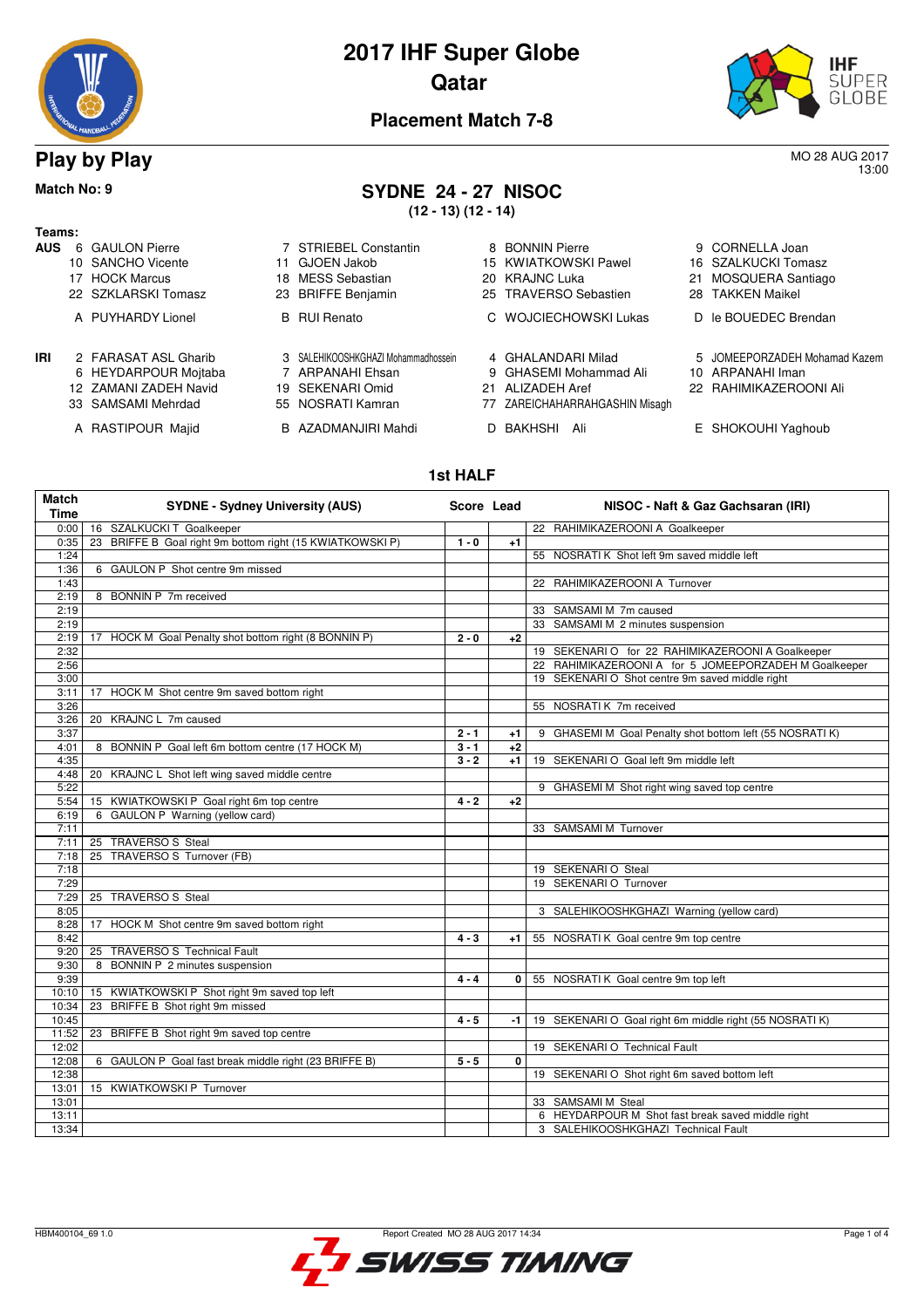



### **Placement Match 7-8**

13:00

## **SYDNE 24 - 27 NISOC**

**(12 - 13) (12 - 14)**

**1st HALF**

| Match<br><b>Time</b> | <b>SYDNE - Sydney University (AUS)</b>                | Score Lead |              | NISOC - Naft & Gaz Gachsaran (IRI)                              |
|----------------------|-------------------------------------------------------|------------|--------------|-----------------------------------------------------------------|
| 13:46                | 8 BONNIN P Shot centre 6m saved middle left           |            |              |                                                                 |
| 13:47                | 23 BRIFFE B Warning (yellow card)                     |            |              |                                                                 |
| 14:20                |                                                       | $5 - 6$    | $-1$         | 5 JOMEEPORZADEH M Goal right 6m middle right                    |
| 14:49                | 23 BRIFFE B Goal right 9m top left                    | $6 - 6$    | $\mathbf{0}$ |                                                                 |
| 15:33                | 6 GAULON P 2 minutes suspension                       |            |              |                                                                 |
| 15:43                |                                                       | $6 - 7$    | $-1$         | 5 JOMEEPORZADEH M Goal right 6m top left (55 NOSRATI K)         |
| 16:19                |                                                       |            |              | 10 ARPANAHI I 2 minutes suspension                              |
| 16:39                | 23 BRIFFE B Shot centre 6m saved bottom centre        |            |              |                                                                 |
| 16:46                |                                                       | $6 - 8$    | $-2$         | 9 GHASEMI M Goal fast break bottom right (22 RAHIMIKAZEROONI A) |
| 17:14                |                                                       |            |              | 33 SAMSAMI M 2 minutes suspension                               |
| 17:19                | 23 BRIFFE B Goal right 9m bottom right                | $7 - 8$    | $-1$         |                                                                 |
| 17:39                |                                                       |            |              | 5 JOMEEPORZADEH M for 22 RAHIMIKAZEROONI A Goalkeeper           |
| 18:00                |                                                       |            |              | 22 RAHIMIKAZEROONI A for 9 GHASEMI M Goalkeeper                 |
| 17:58                |                                                       |            |              | 5 JOMEEPORZADEH M Technical Fault                               |
| 18:11                | 17 HOCK M Goal centre 6m bottom left (23 BRIFFE B)    | $8 - 8$    | $\mathbf{0}$ |                                                                 |
| 18:17                |                                                       |            |              | Team timeout                                                    |
| 18:49                |                                                       | $8 - 9$    | -1           | 9 GHASEMI M Goal centre 9m bottom right                         |
| 19:12                | 10 SANCHO V Shot right wing saved top centre          |            |              |                                                                 |
| 19:45                |                                                       | $8 - 10$   | $-2$         | 55 NOSRATI K Goal centre 9m middle right                        |
| 19:56                | HOCK M Goal centre 9m top right<br>17                 | $9 - 10$   | $-1$         |                                                                 |
| 20:42                |                                                       | $9 - 11$   | $-2$         | 33 SAMSAMI M Goal centre 9m bottom right                        |
| 21:21                | 10 SANCHO V Shot right 9m saved bottom right          |            |              |                                                                 |
| 21:29                |                                                       |            |              | 55 NOSRATI K Shot fast break missed                             |
| 21:39                | 23 BRIFFE B Shot right 6m saved middle right          |            |              |                                                                 |
| 22:13                | 8 BONNIN P Turnover                                   |            |              |                                                                 |
| 22:17                |                                                       |            |              | 6 HEYDARPOUR M Technical Fault                                  |
| 22:17                | Team timeout                                          |            |              |                                                                 |
| 22:44                | MOSQUERA S Turnover<br>21                             |            |              |                                                                 |
| 22:44                |                                                       |            |              | 33 SAMSAMI M Steal                                              |
| 23:03                | 21<br>MOSQUERA S 2 minutes suspension                 |            |              |                                                                 |
| 23:20                |                                                       |            |              | 33 SAMSAMI M Shot centre 9m missed                              |
| 24:31                | 17 HOCK M Turnover                                    |            |              |                                                                 |
| 24:41                |                                                       | $9 - 12$   | $-3$         | 33 SAMSAMI M Goal left 6m bottom right                          |
| 25:18                | 8 BONNIN P Technical Fault                            |            |              |                                                                 |
| 25:29                |                                                       |            |              | 9 GHASEMI M Shot fast break saved top right                     |
| 25:40                | 17 HOCK M Goal left 6m bottom left                    | $10 - 12$  | $-2$         |                                                                 |
| 26:12                |                                                       |            |              | 33 SAMSAMI M Turnover                                           |
| 26:24                | 17 HOCK M Goal centre 6m bottom left                  | $11 - 12$  | $-1$         |                                                                 |
| 27:02                |                                                       |            |              | 55 NOSRATI K Shot centre 9m saved middle left                   |
| 27:12                | 6 GAULON P Technical Fault                            |            |              |                                                                 |
| 27:21<br>27:39       | 8 BONNIN P 2 minutes suspension                       |            |              |                                                                 |
|                      |                                                       | $11 - 13$  | $-2$<br>$-1$ | 6 HEYDARPOUR M Goal left wing top centre (55 NOSRATI K)         |
| 28:11                | 15 KWIATKOWSKI P Goal left wing top right (17 HOCK M) | $12 - 13$  |              |                                                                 |
| 28:39                |                                                       |            |              | 3 SALEHIKOOSHKGHAZI Shot centre 6m post                         |
| 29:26<br>29:53       | 15 KWIATKOWSKI P Technical Fault                      |            |              |                                                                 |
|                      |                                                       |            |              | 5 JOMEEPORZADEH M Shot right 9m saved bottom left               |
| 15:00                | 16 SZALKUCKI T Turnover                               |            |              |                                                                 |

#### **2nd HALF**

| <b>Match</b><br>Time | <b>SYDNE - Sydney University (AUS)</b>               | Score Lead |      | NISOC - Naft & Gaz Gachsaran (IRI)               |
|----------------------|------------------------------------------------------|------------|------|--------------------------------------------------|
| 30:00                | 16 SZALKUCKI T Goalkeeper                            |            |      | 22 RAHIMIKAZEROONI A Goalkeeper                  |
| 30:37                |                                                      |            |      | 33 SAMSAMI M Shot right 9m saved bottom right    |
| 30:43                | 20 KRAJNC L Goal fast break bottom right (17 HOCK M) | $13 - 13$  | 0    |                                                  |
| 31:09                |                                                      |            |      | <b>SAMSAMI M Turnover</b><br>33                  |
| 31:09                | MOSOUERA S Steal<br>21                               |            |      |                                                  |
| 31:19                | MOSQUERA S Shot fast break post<br>21                |            |      |                                                  |
| 31:30                |                                                      | $13 - 14$  | $-1$ | 33 SAMSAMI M Goal centre 9m bottom left          |
| 32:20                | MOSQUERA S Shot centre 9m saved middle right<br>21   |            |      |                                                  |
| 33:03                |                                                      | $13 - 15$  | $-2$ | JOMEEPORZADEH M Goal centre 6m middle left<br>5. |
| 33:43                | BRIFFE B Goal right 6m bottom left<br>23             | 14 - 15    | -1   |                                                  |

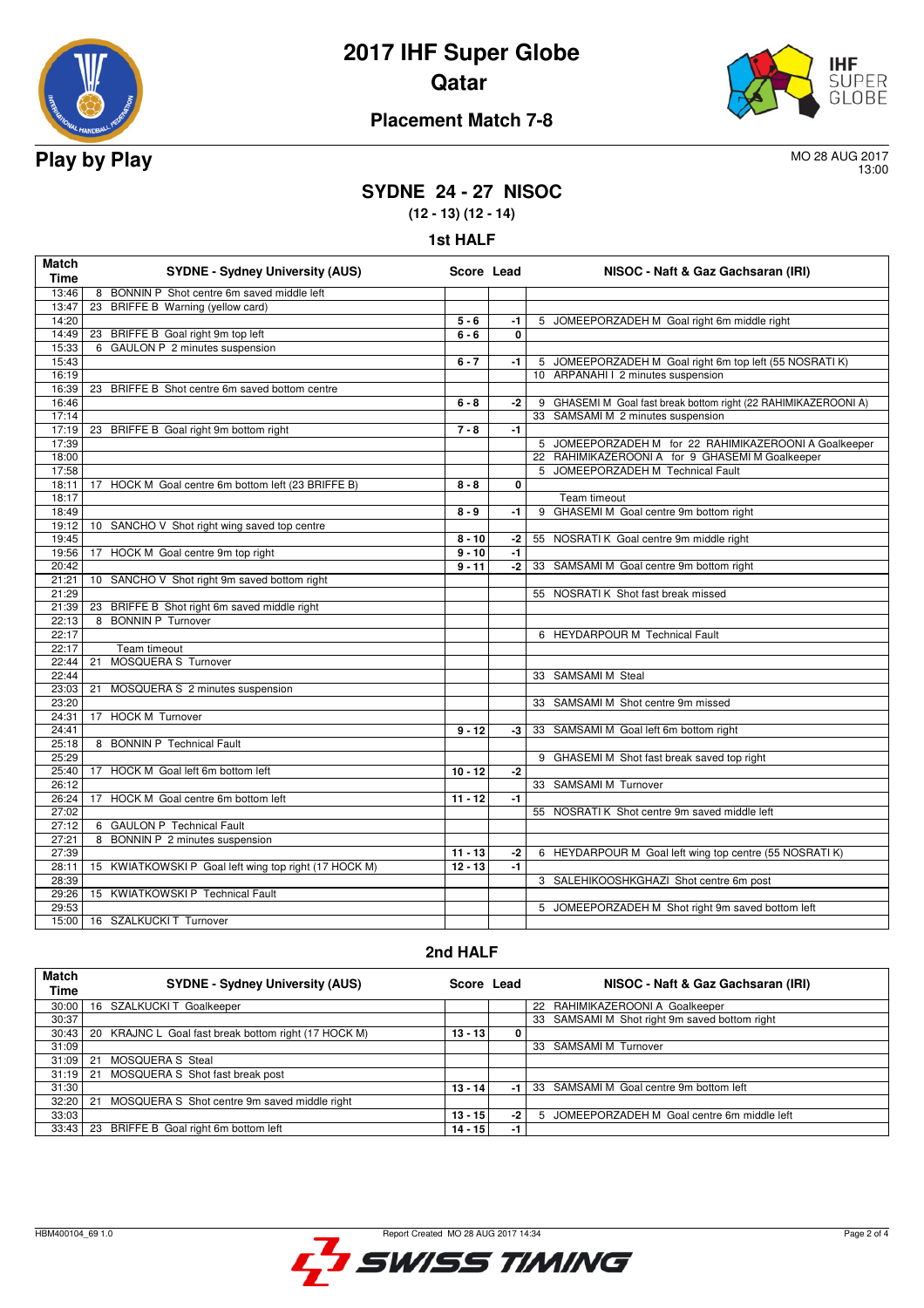



### **Placement Match 7-8**

13:00

## **SYDNE 24 - 27 NISOC**

**(12 - 13) (12 - 14)**

| 2nd HALF |  |
|----------|--|
|----------|--|

| Match<br>Time  | <b>SYDNE - Sydney University (AUS)</b>                    | Score Lead             |      | NISOC - Naft & Gaz Gachsaran (IRI)                                                                                   |
|----------------|-----------------------------------------------------------|------------------------|------|----------------------------------------------------------------------------------------------------------------------|
| 34:20          |                                                           |                        |      | 3 SALEHIKOOSHKGHAZI 7m received                                                                                      |
| 34:20          | MOSQUERA S 7m caused<br>21                                |                        |      |                                                                                                                      |
| 34:20          | MOSQUERA S 2 minutes suspension<br>21                     |                        |      |                                                                                                                      |
| 34:20          |                                                           | $14 - 16$              | -2   | 9 GHASEMI M Goal Penalty shot top centre (3 SALEHIKOOSHKGHAZI)                                                       |
| 34:54          |                                                           |                        |      | 55 NOSRATI K 2 minutes suspension                                                                                    |
| 35:14          | 17<br>HOCK M Shot centre 9m saved middle centre           |                        |      |                                                                                                                      |
| 35:26          |                                                           | $14 - 17$              | -3   | 9 GHASEMI M Goal fast break bottom right (22 RAHIMIKAZEROONI A)                                                      |
| 35:49          | 20 KRAJNC L Shot left wing missed                         |                        |      |                                                                                                                      |
| 36:48          |                                                           |                        |      | 5 JOMEEPORZADEH M Shot centre 6m saved bottom centre                                                                 |
| 36:56          | 10 SANCHO V Goal fast break middle left (23 BRIFFE B)     | $15 - 17$              | $-2$ |                                                                                                                      |
| 38:04          |                                                           |                        |      | 5 JOMEEPORZADEH M 2 minutes suspension                                                                               |
| 38:22          |                                                           | $15 - 18$              | $-3$ | 55 NOSRATI K Goal right 9m top right                                                                                 |
| 38:46          | 17 HOCK M Goal centre 9m top right                        | $16 - 18$              | -2   |                                                                                                                      |
| 39:21<br>39:45 |                                                           |                        | -3   | 4 GHALANDARI M Shot right wing saved middle right<br>SALEHIKOOSHKGHAZI Goal left 6m bottom right (55 NOSRATI K)<br>3 |
| 40:03          | 17 HOCK M Goal left 9m bottom right                       | $16 - 19$<br>$17 - 19$ | -2   |                                                                                                                      |
| 40:58          | TAKKEN M for 16 SZALKUCKI T Goalkeeper<br>28              |                        |      |                                                                                                                      |
| 40:49          |                                                           |                        |      | 3 SALEHIKOOSHKGHAZI 7m received                                                                                      |
| 40:49          | 23 BRIFFE B 7m caused                                     |                        |      |                                                                                                                      |
| 41:20          |                                                           | $17 - 20$              | $-3$ | 9 GHASEMI M Goal Penalty shot middle left (3 SALEHIKOOSHKGHAZI)                                                      |
| 41:29          | 16 SZALKUCKI T for 28 TAKKEN M Goalkeeper                 |                        |      |                                                                                                                      |
| 41:47          | 23 BRIFFE B Shot right 9m saved middle centre             |                        |      |                                                                                                                      |
| 41:58          |                                                           | $17 - 21$              | -4   | 9 GHASEMI M Goal right 6m bottom right (5 JOMEEPORZADEH M)                                                           |
| 42:57          | 15 KWIATKOWSKI P Shot left 6m saved middle centre         |                        |      |                                                                                                                      |
| 43:42          |                                                           |                        |      | 9 GHASEMI M Technical Fault                                                                                          |
| 43:56          | 10 SANCHO V Shot right wing post                          |                        |      |                                                                                                                      |
| 44:34          |                                                           |                        |      | 6 HEYDARPOUR M Shot right wing saved middle right                                                                    |
| 44:47          | 7 STRIEBEL C Technical Fault                              |                        |      |                                                                                                                      |
| 45:22          |                                                           |                        |      | 55 NOSRATIK Shot left 9m post                                                                                        |
| 45:29          | 20 KRAJNC L Shot fast break missed                        | $17 - 22$              |      | 9 GHASEMI M Goal right 6m top left (5 JOMEEPORZADEH M)                                                               |
| 45:40<br>45:40 | STRIEBEL C 2 minutes suspension<br>7                      |                        | -5   |                                                                                                                      |
| 45:41          | Team timeout                                              |                        |      |                                                                                                                      |
| 46:17          | 9 CORNELLA J Shot left wing saved top centre              |                        |      |                                                                                                                      |
| 46:34          | 23 BRIFFE B 7m received                                   |                        |      |                                                                                                                      |
| 46:34          |                                                           |                        |      | 55 NOSRATI K 7m caused                                                                                               |
| 46:43          | 17 HOCK M Goal Penalty shot top left (23 BRIFFE B)        | $18 - 22$              | -4   |                                                                                                                      |
| 47:15          |                                                           |                        |      | 55 NOSRATIK Shot left 9m missed                                                                                      |
| 47:36          | 10 SANCHO V Shot right wing saved top right               |                        |      |                                                                                                                      |
| 47:49          |                                                           |                        |      | 5 JOMEEPORZADEH M Shot left 6m saved bottom left                                                                     |
| 48:00          | 22 SZKLARSKI T Shot left 6m post                          |                        |      |                                                                                                                      |
| 48:39          |                                                           |                        |      | 55 NOSRATIK Shot centre 9m post                                                                                      |
| 48:49          | 23 BRIFFE B Goal centre 9m bottom right                   | $19 - 22$              | -3   |                                                                                                                      |
| 48:55          |                                                           |                        |      | Team timeout                                                                                                         |
| 49:30          | 6 GAULON P Technical Fault                                |                        |      | 9 GHASEMI M Shot centre 9m saved middle left                                                                         |
| 49:42<br>50:20 |                                                           |                        |      |                                                                                                                      |
| 50:55          | 22 SZKLARSKI T Turnover                                   |                        |      | 2 FARASAT ASL G Technical Fault                                                                                      |
| 51:23          |                                                           | $19 - 23$              | -4   | 5 JOMEEPORZADEH M Goal centre 9m top right                                                                           |
| 51:36          | 25 TRAVERSO S Goal right wing bottom right (11 GJOEN J)   | $20 - 23$              | -3   |                                                                                                                      |
| 52:07          |                                                           | $20 - 24$              | $-4$ | 9 GHASEMI M Goal centre 9m middle right                                                                              |
| 52:41          | GJOEN J Goal right 6m middle right (22 SZKLARSKI T)<br>11 | $21 - 24$              | -3   |                                                                                                                      |
| 53:14          |                                                           |                        |      | 5 JOMEEPORZADEH M Turnover                                                                                           |
| 53:14          | TRAVERSO S Steal<br>25                                    |                        |      |                                                                                                                      |
| 53:21          | GJOEN J Shot fast break saved bottom centre<br>11         |                        |      |                                                                                                                      |
| 53:53          |                                                           | $21 - 25$              | -4   | 9 GHASEMI M Goal right 9m top left                                                                                   |
| 54:04          | TAKKEN M for 16 SZALKUCKI T Goalkeeper<br>28              |                        |      |                                                                                                                      |
| 54:39          | CORNELLA J Shot left wing missed<br>9                     |                        |      |                                                                                                                      |
| 55:29          |                                                           | 21 - 26                | -5   | JOMEEPORZADEH M Goal right 9m bottom left<br>5                                                                       |
| 56:22          | BRIFFE B Shot centre 6m saved middle left<br>23           |                        |      |                                                                                                                      |
| 56:58          |                                                           |                        |      | 55 NOSRATI K 7m received                                                                                             |
| 56:58          | GJOEN J 7m caused<br>11                                   |                        |      |                                                                                                                      |
| 57:19          |                                                           |                        |      | 9 GHASEMI M Penalty shot post                                                                                        |